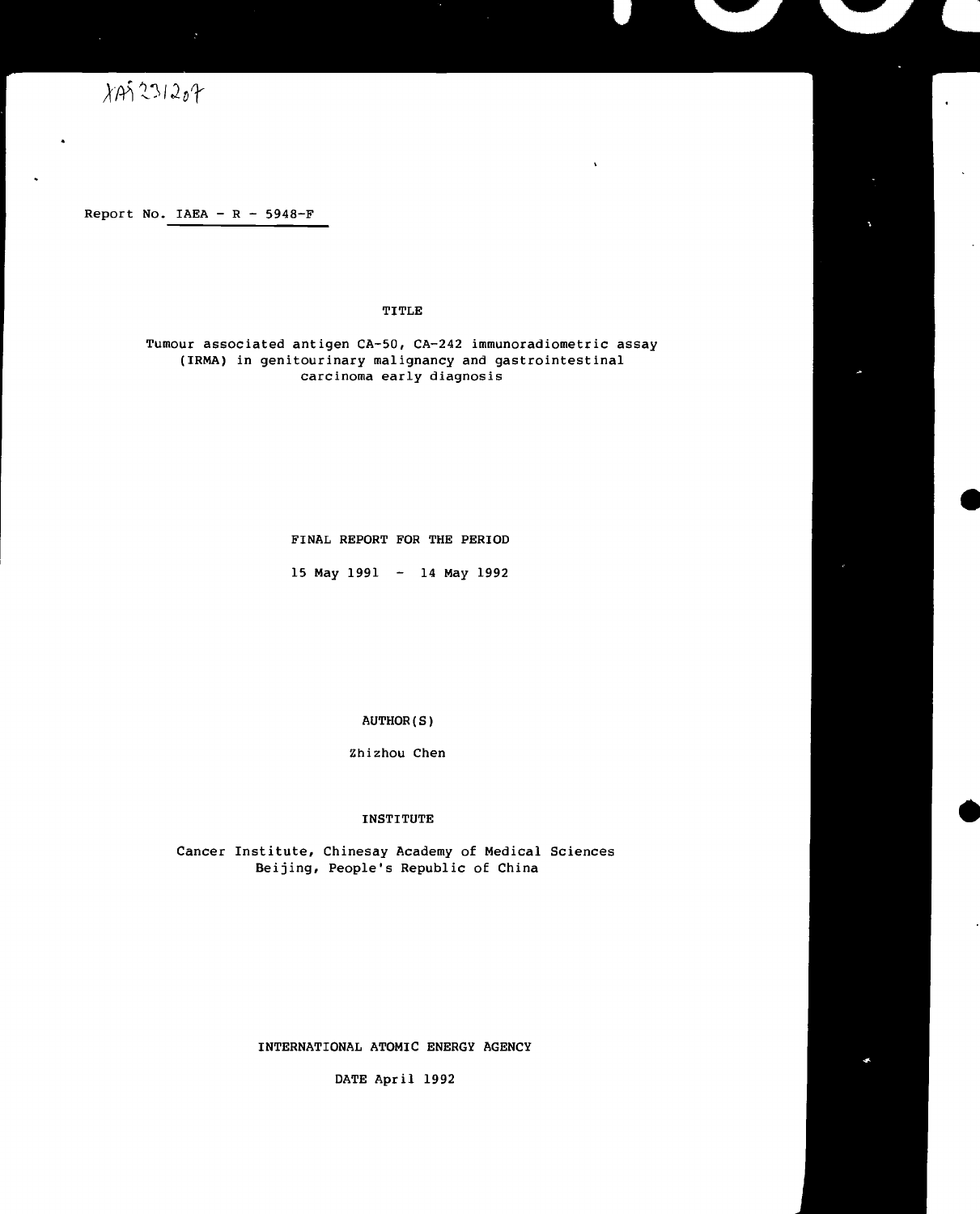THE FINAL REPORT OF THE RESEARCH CONTRACT NO. 5948/R1/RB

Contrct Number 5948/R1/RB Title of Project Tumor Associated Antigen CA-50, CA-242 Immunoradiometric Assay (IRMA ) in Genitourinary Malignancy and Gastrointestinal Carcinoma Early Diagnosis

Research Institute Cancer Institute, Chinese Academy of Medical Sciences Beijing, 100021, P.R. China

Chief Scientific Investigator Zhizhou Chen, Professor

 $\mathbf{r}$ 

Period of Contract May 15, 1991 - May 14, 1992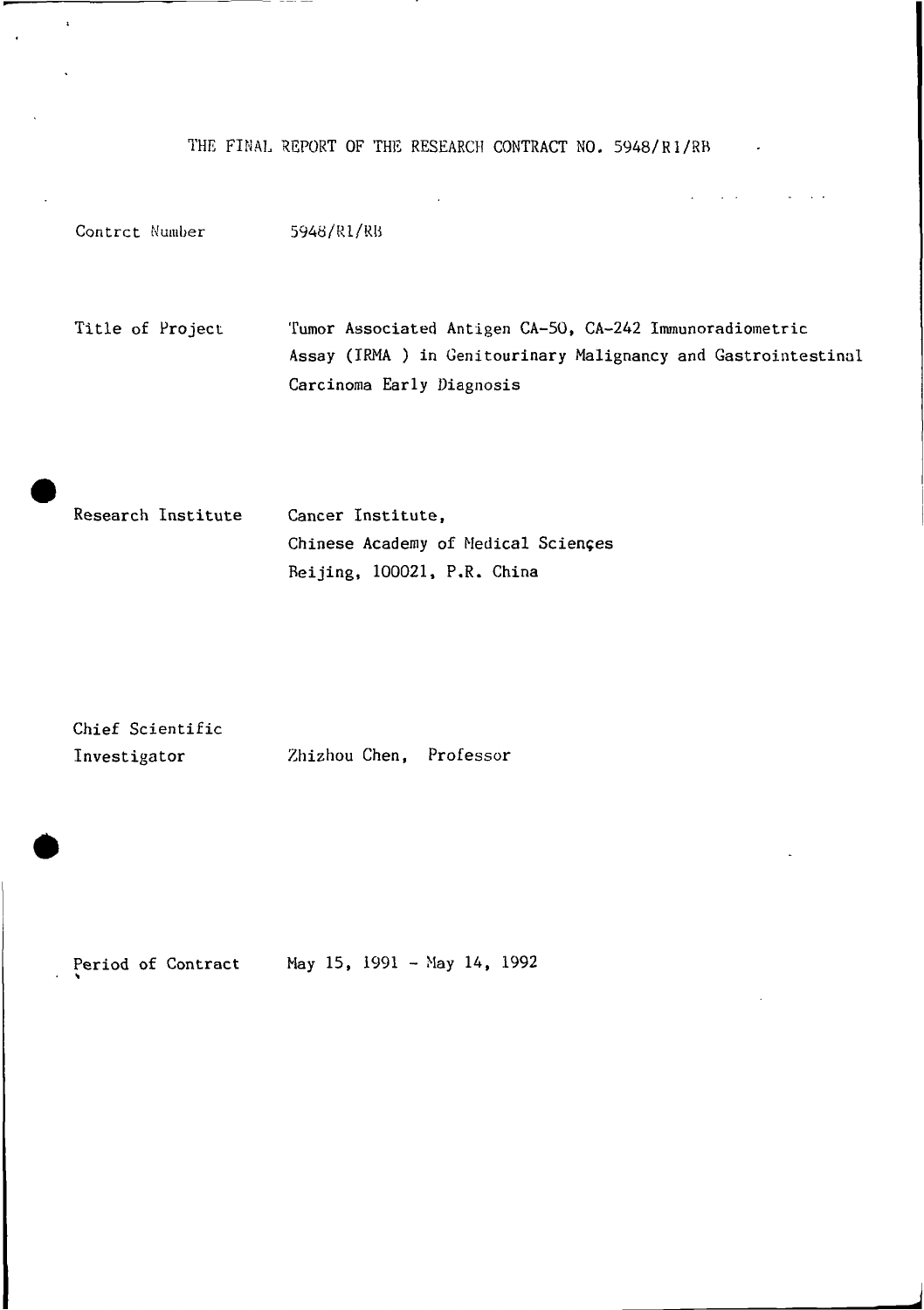### Summary:

Having introduced C-50, C-242 monoclonal antibodies from Professor Leif Lindholm, Pharmacia CanAg, Sweden, we developed the immunoradiometric assay of CA-50 in 1988 [1] and immunoradiometric assay of CA-242 in 1991 [2], and applyed these assays widespreadly in clinical diagnostic research of many kinds of carcinomas [3].

 $\frac{1}{2}$  ising the immunoradiometric assays ( IRMA ) of serum CA-50 and CA-242, we have detected 1183 cancer patients including colo-rect Ca 263, pancreas and cholecyst Ca 200, liver Ca 167, stomach Ca 208, genitourinary Ca 120, and other cancers 225; normal individuals 145, benign diseases 289. The normal values were 6.38±6.64u/ml(N=68) for CA-50, and 2.5±4.5u/ml (N=77) for CA-242.  $>20u/ml$ for CA-50 and >12u/ml for CA-242 were taken as positive.

The serum CA-50 were 53.56±58.96u/ml for 734 cancer patients and 8.53±8.41 u/ml for 108 cases of benign diseases with significant difference between the two groups ( $P < 0.001$ ). The mean positive rate for several kinds of cancer patients was 65.64%, showing very high detective rate of 96.6% for pancreas and cholecyst carcinomas, relatively high positive rates for colorectum Ca 64.1%, liver Ca 76.5%,  $\gamma$ enitourinary Ca 64.6%, and lung Ca 66.6%, and the low one for breast and esophageal cancers.

The serum CA-242 were 52.19±66.95u/ml for cancer patients and 3.5±4.69u/ml for benign diseases ( N=449 and N=181 respectively ), indicating significant differences between the malignant and benign groups ( $P<0.001$ ). The positive detective rates were 67.41% for 449 patients with different carcinomas, and 88.1% for 109 cases of pancreatic and cholecyst carcinomas. The positive rates for other cancers from ovary, uterus, lung, head and neck, and genitourinary system were 70.8% (N=24, Ov. & Ut. ), 76.9% (N=13, lung ), 86.6% (N=15, head & neck), nnd 75% ( N=12, Genit.), respectively.

Comparing the CA-242 and CA-50, the CA-242 was better than CA-50 in detection of breast cancer, but the CA-50 was better than CA-242 in diagnosis of liver cancer.

The ROC ( Receiver-operating characteristic curves ) analyses were made for CA-50 and CA-242 assays with respect to the sensitivities and the specificities for series of different carcinomas.

The significant feature of CA-242 and CA-50 immunoradiometric assays was the high detective rates for pancreatic and cholecyst carcinomas.

The results of CA-50 and CA-242 detections for different malignant and benign diseases were summarized in table 1. لكان المتحدثين

-2-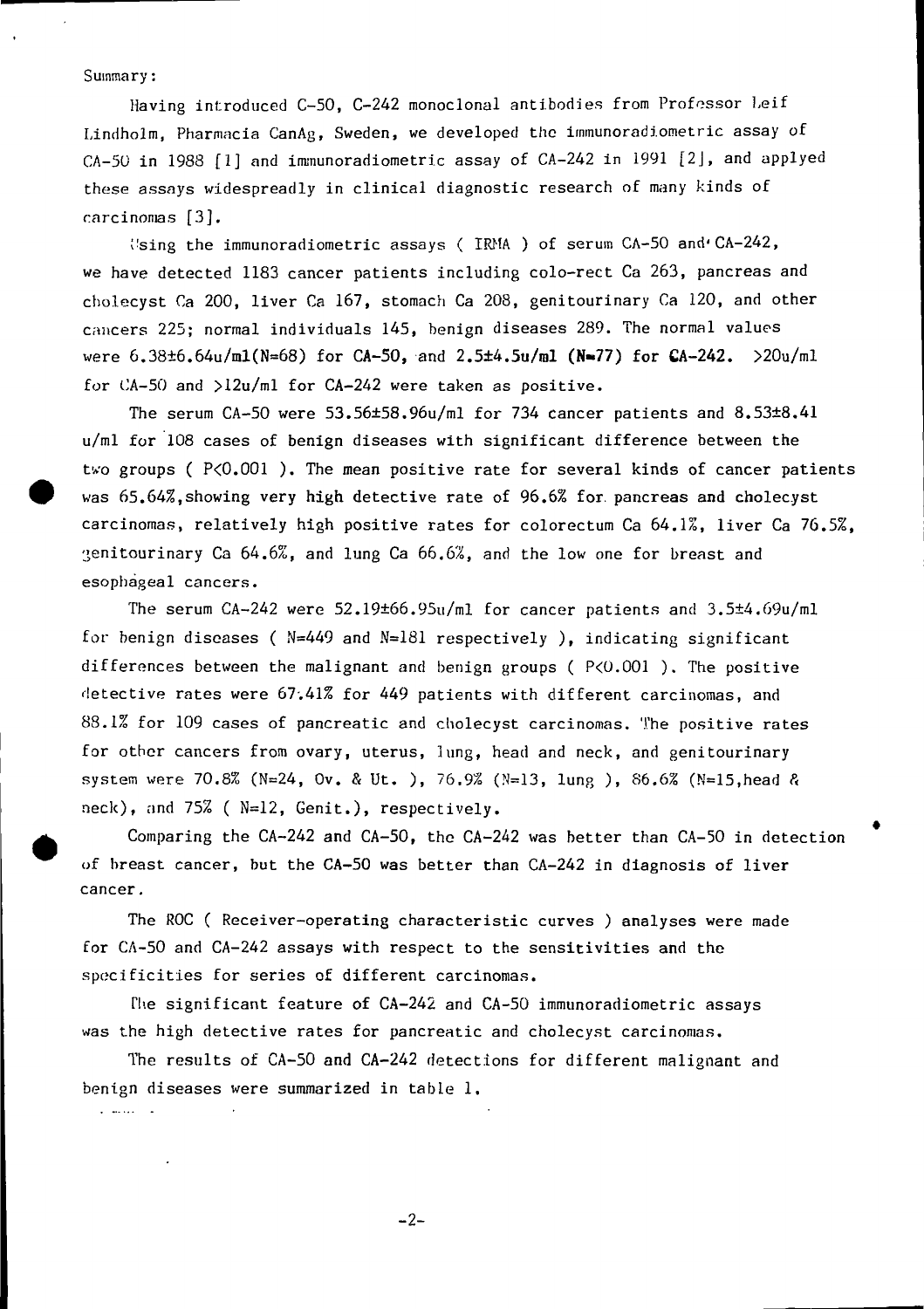|  |  |                     |  | Table 1. CA-50 and CA-242 Serum Levels in different Malignant |  |
|--|--|---------------------|--|---------------------------------------------------------------|--|
|  |  | and Benign Diseases |  |                                                               |  |

 $\ddot{\phantom{0}}$ 

 $\ddot{\phantom{0}}$ 

| Carcinoma and                |           | $CA-50$ ( $u/m1$ )             |                |           | $CA-242(u/ml)$               |                   |
|------------------------------|-----------|--------------------------------|----------------|-----------|------------------------------|-------------------|
| Benign Diseases              | N         | X±SD                           | POsitivity%    | N         | X±SD                         | Positivity%       |
| Colo-rect Ca<br>Benign       | 145<br>14 | 39.92±45.60<br>$2.68 \pm 3.23$ | 64.1<br>0      | 118<br>27 | 52.92±76.62<br>$2,00\pm3,08$ | 63.36<br>$\theta$ |
| Pancrease, Chole-<br>cyst Ca | 91        | 124,84±121,85                  | 96.6           | 109       | 84.17±79.90                  | 88.1              |
| Benign                       | 14        | 21.50±26.75                    | 28.5           | 38        | 4.74±6.78                    | 13.1              |
| Liver Ca                     | 83        | 78.19±81.50                    | 76.5           | 84        | 29.15±40.45                  | 49.9              |
| Benign                       | 33        | 5.69±4.31                      | $\overline{0}$ | 69        | 3,72±5.51                    | 11.5              |
| Lung Ca                      | 59        | 39.97±46.71                    | 66.6           | 13        | 48.1±56.41                   | 76.9              |
| Benign                       | 9         | $7.00 + 4.00$                  | $\overline{0}$ | 6         | 2.45±2.27                    | 0                 |
| Stomach Ca                   | 145       | 41.16±36.36                    | 51             | 63        | 40.95±83.44                  | 49.2              |
| Benign                       | 10        | 8.07±9.80                      | 10             | 18        | $2.59 \pm 2.80$              | $\overline{0}$    |
| Ovarian, Uterus Ca 47        |           | 46.34±81.01                    | 60.5           | 24        | 33.42±36.65                  | 70.8              |
| Benign                       | 5         | 10.7±6.78                      | 20             | 4         | $3.00 \pm 2.45$              | $\overline{0}$    |
| Beast Ca                     | 26        | 21.37±24.18                    | 38.5           | 15        | 32.57±42.17                  | 60                |
| Benign                       | 8         | $5.52 \pm 2.66$                | 0              | 6         | $1.50 \pm 1.52$              | 0                 |
| Head, Neck Ca                | 19        | 28.95±28.67                    | 57.9           | 15        | 33.98±17.91                  | 86.6              |
| Benign                       | 6         | 5.61±5.51                      | 0              | 5         | 5.96±1.73                    | 0                 |
| Genitourinary Ca             | 108       | 34.76±42.00                    | 64.6           | 12        | 42.98±81.24                  | 75                |
| Benign                       | 9         | 13.06±13.78                    | 11.1           | 8         | $3.93 \pm 4.70$              | $\overline{0}$    |
| Esophageal Ca                | 11        | 28.14±32.1                     | 45.5           | 6         | 7.65±10.45                   | 16.6              |
| Total Malignant              | 734       | 53.56±58.94                    | 65.64          | 449       | 52.19±66.95                  | 67.41             |
| Total Benign                 | 108       | 8.53±8.41                      | 6.47           | 181       | $3.50 \pm 4.69$              | 7.13              |
| Normals.                     | 68        | 6.38±6.64                      | 4.7            | 77        | $2.5 + 4.5$                  | 4.0               |

 $-3-$ 

 $\ddot{\phantom{0}}$ 

 $\ddot{\phantom{1}}$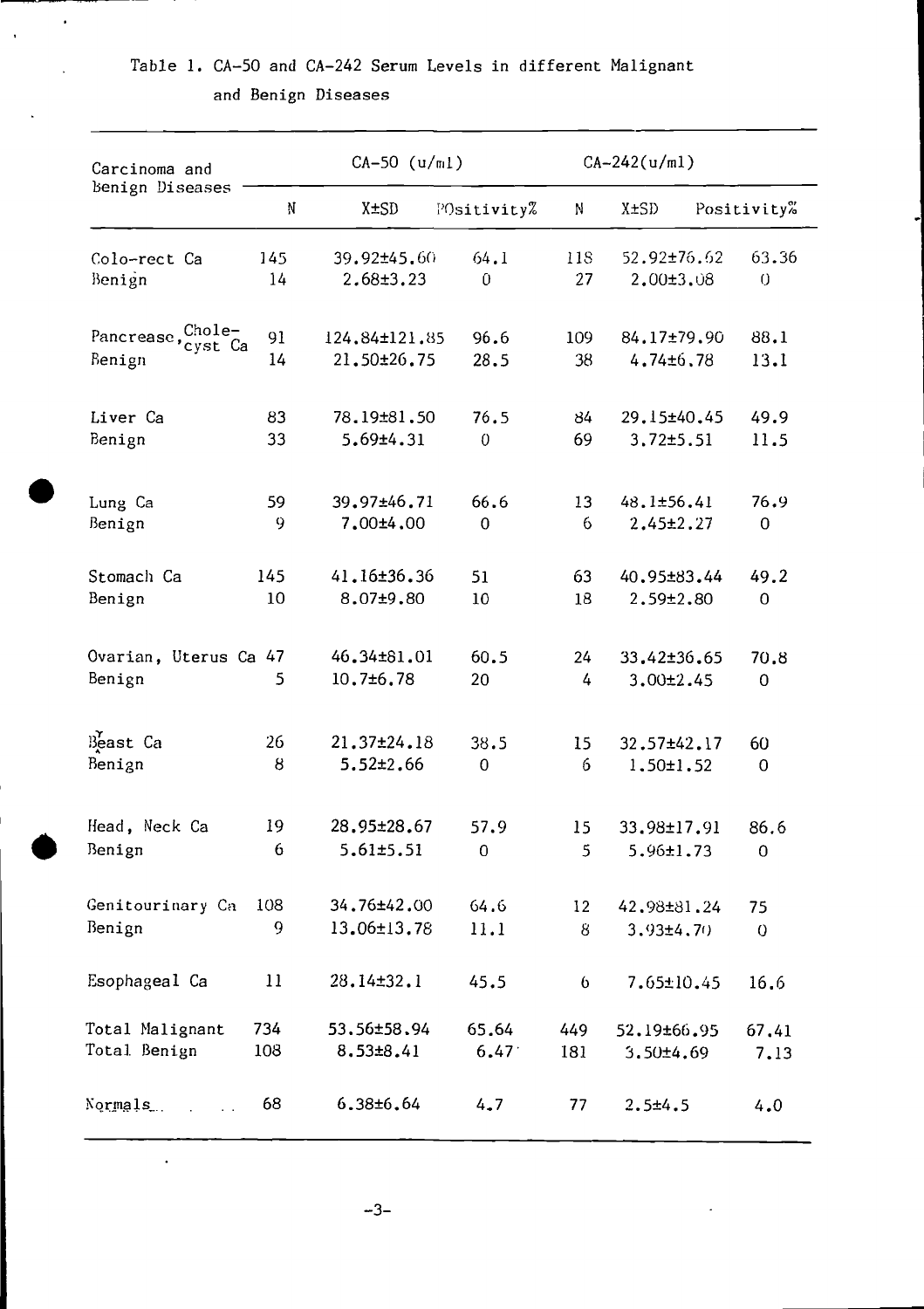It is concluded that CA-50 and CA-242 IRMAs are very useful indicators for cancer diagnoses and for differential diagnoses of malignant diseases from benign ones. Their false positivity among normal individuals is below 4.7%.

The papers published:

- 1. Immunoradiometric assay for tumor associated antigen CA-5O, Acta Academiae Medicinae Sinicae,  $10(4):2(2, 1988)$
- 2. Immunoradiometric assay for carbohydrate antigen CA-242, Chinese Journal of Nuclear Medicine, 11(4):241, 1991
- 3. Establishment and applications of immunoradiometric assays for several tumor markers, Journal of Monoclonal Antibody, 7(3):54, 1991

## Scientific Background and Scope of project:

In 1980s accompanied with progress of monoclonal technique, many new radioimmunoassays for cancer diagnoses were developed. Taking tumor cell lines, Lumor extractions as antigens and based on hybridoma techniques, a great deal of tumor specific monoclonal antibodies were prepared. These McAbs were widely used in radioimmuno-serological, immunohistochemical and radioimaging detections of carcinomas. Among these new methods the carbohydrate antigens CA-19-9, CA-125, CA-50, and CA-242 radioimmuno-serological assays are most valuable indicators in cancer diagnoses and monitoring. Recently we introduced C-50 and C242 McAbs from Professor Leif Lindholm, Sweden, developed CA-50 IRMA and CA-242 IRMA, and widely applied these assays to diagnoses and monitoring of several kinds of carcinomas. The results of this research are reported as follows.

Experimental Method:

1. Materials and reagents: McAbs C-50, C-242, standards CA-50 and CA-242 were from Pharmacia CanAg, Sweden; Iodogen was gift of Dr. Prasad, India; Bovin serum albumin(BSA), NaN3, Tween 20, Sigma USA.

Clinical samples: Normal sera were from blood donors of blood bank. Serum samples of malignant and benign diseases were taken from out-, and inpatients at Cancer Hospital, CAMS, and stored in -20 C till test. All diagnoses were confirmed by pathology.

2. CA-50 test: The serum CA-50 contents were detected by CA-50 IRMA established-by us in 1988[1].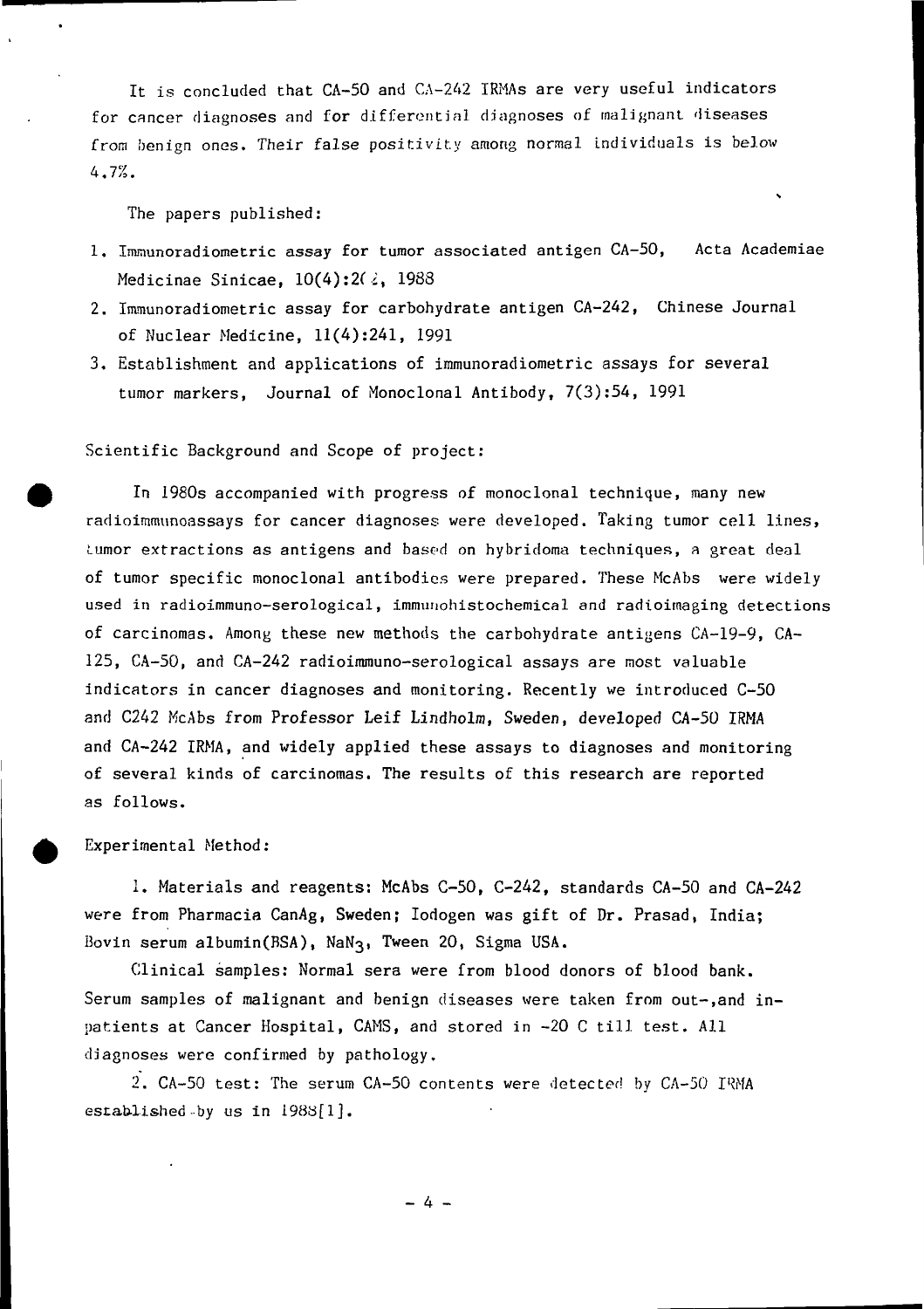3. CA-242 test: The CA-242 contents in the sera were detected by CA-242 IRMA established by us in 1991 [2]. 50ul of CA-242 standards in series of amounts 0, 10, 20, 40, 80, 160 u/ml or 50 ul of sera for nuknown sample test tubes were added into the tubes, followed by adding 150 ul assay buffer and 1 McAh coated bead into each tube for the Ab-Ag reaction at room temperature for 1.5- 3 h with stirring. The liquid was removed from the tubes and the beads were washed with washing buffer two times. Then, 200 ul of 125-I-labelled C-242 McAb were added to have another Ab-Ag reaction at room temperature for 1-2 h ( or overnight at  $4 \, \text{C}$  ). The reaction mixture was removed, the beads were washed 3 times with ditilled water, and then counted for the radioactivity to give the standard curve and to determine the CA-242 amounts in u/ml in the unknown serum samples.

## Results obtained:

1. The results of detection of serum CA-50 and CA-242 among 1183 cancer patients, 289 cases of benign diseases, and 145 normal individuals were shown in table 1 ( see summary ). There are significant differences of CA-50 and CA-242 values with respect to malignant VS normals and malignant VS benign diseases; but there is no significant difference between benign diseases and normal individuals. Both CA-50 and CA-242 have most satisfactory positive detective rates of 96.6% CA-50 and 88.1% CA-242 for pancreatic and cholecyst cancers with relatively a bit higher false positive detective rates of 28.5% CA-50 and 13.1% CA-242. Ca-50 and CA-242 are also useful indicators for several other carcinomas with different positivlties. Ca-242 shows higher positivities for ovarian, uterus, breast, lung, head & neck and genitourinary carcinomas than that of CA-50, but CA-50 is better for liver cancer detection. Combined detection of CA-50 and CA-242 will raise the accuracy of carcinoma diagnoses.

2. ROC ( Receiver-Operating Characteristic ) Curve and sensitivity, specificity, and accuracy of cacer diagnoses: Sensitivities, specificities of CA-50 nnd CA-242 IRMAs at series of different cut-off values for 9 kinds of carcinomas were shown in fig 1 and fig 2. It can be seen that the best curves are for pancreatic and chole-cyst cancers with very high sensitivity and specificity of diagnoses either in CA-50 IRMA or in CA-242 IRMA. The sensitivities, specificities, and accuracies of cancer diagnoses at cut-off values 20u/ml CA-50, 12u/ml CA-242 were shown in table 2. It was concluded that—among--9- kinds of cancers, apart from ovarian, uterus, and breast cancers in CA-50 IRMA, and liver and stomach cancers in CA-242 IRMA,many other carcinomas could obtained relatively high sensitivity, specificity and accuracy of diagnoses.

 $-5 -$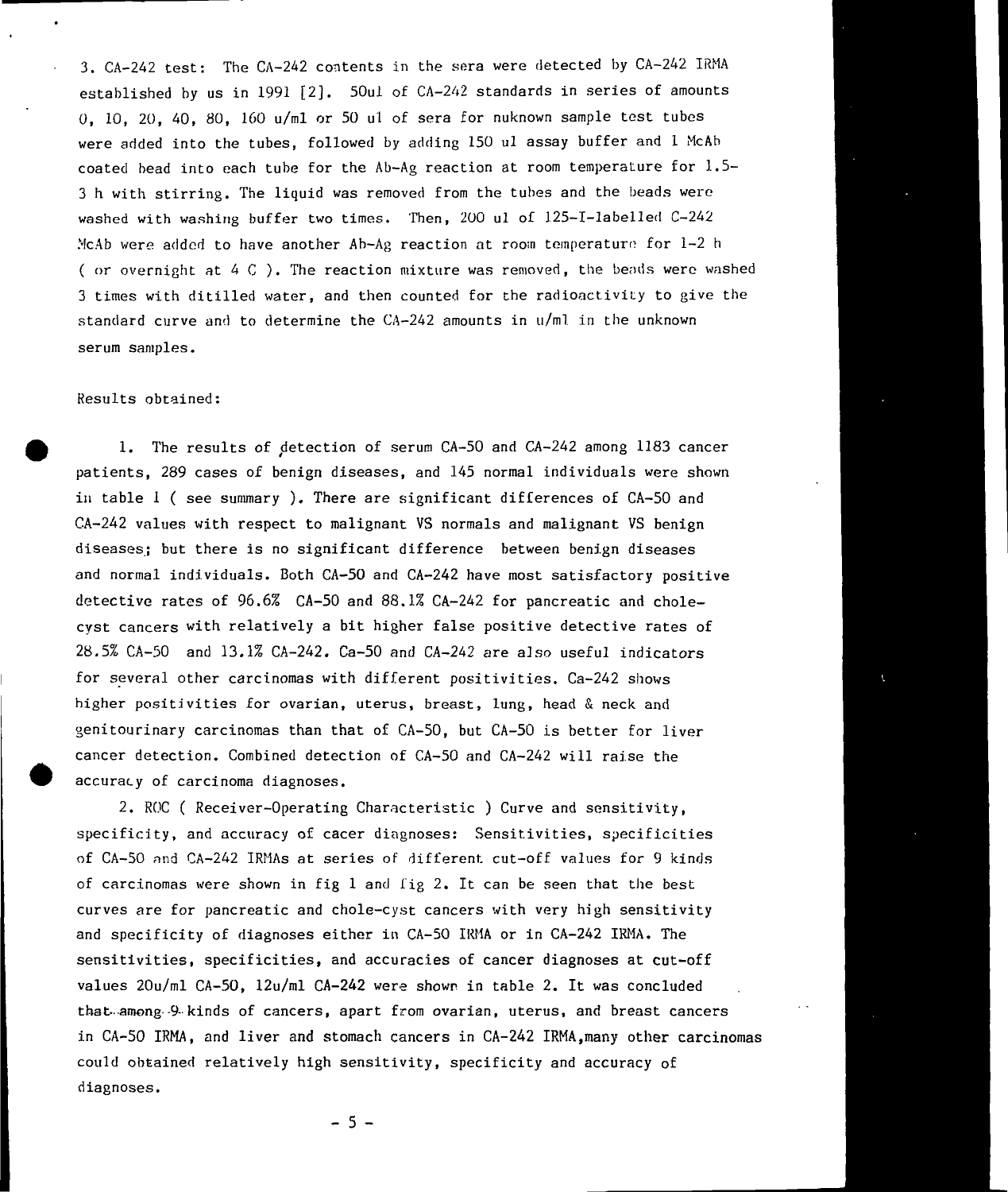

Fig 1.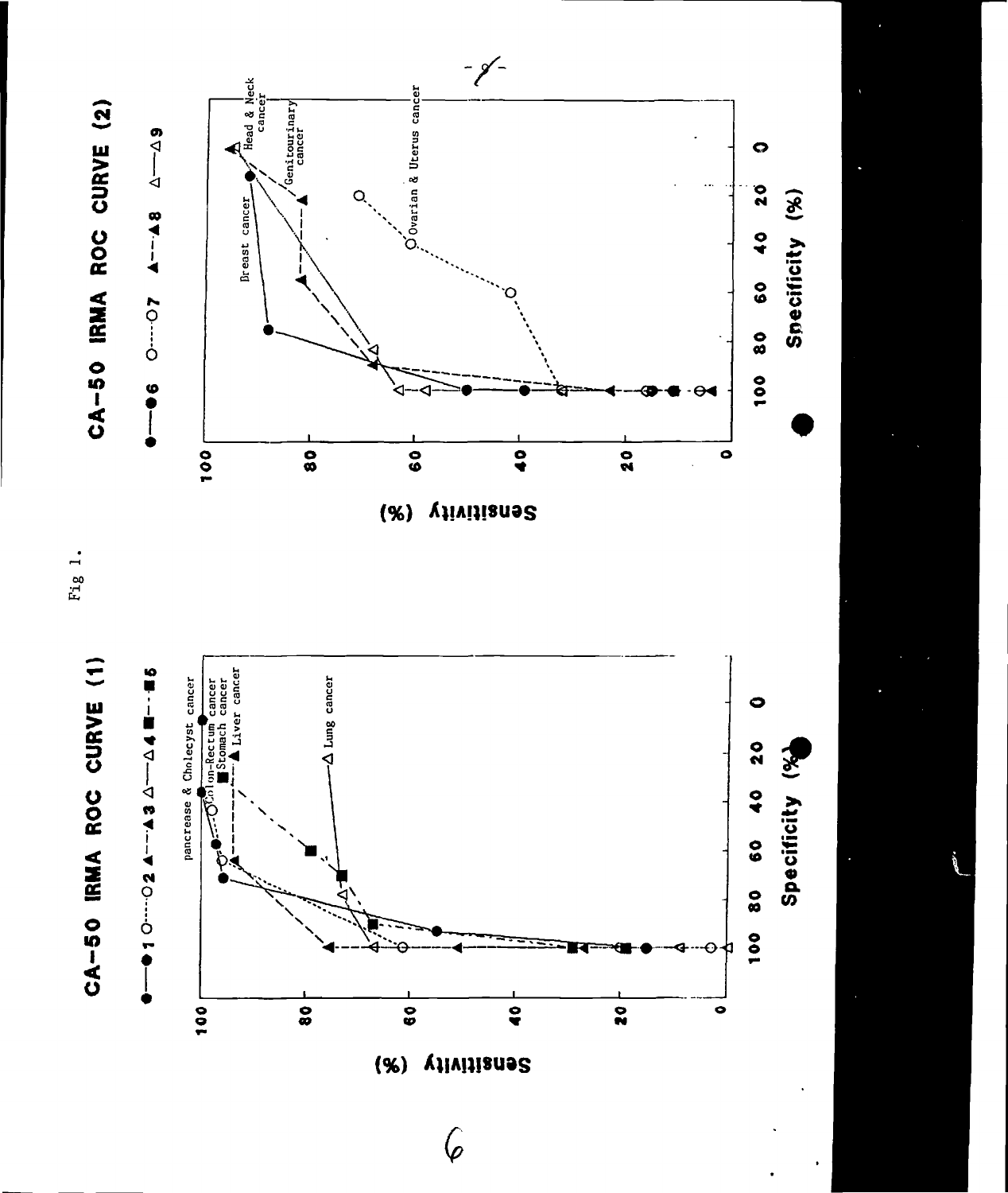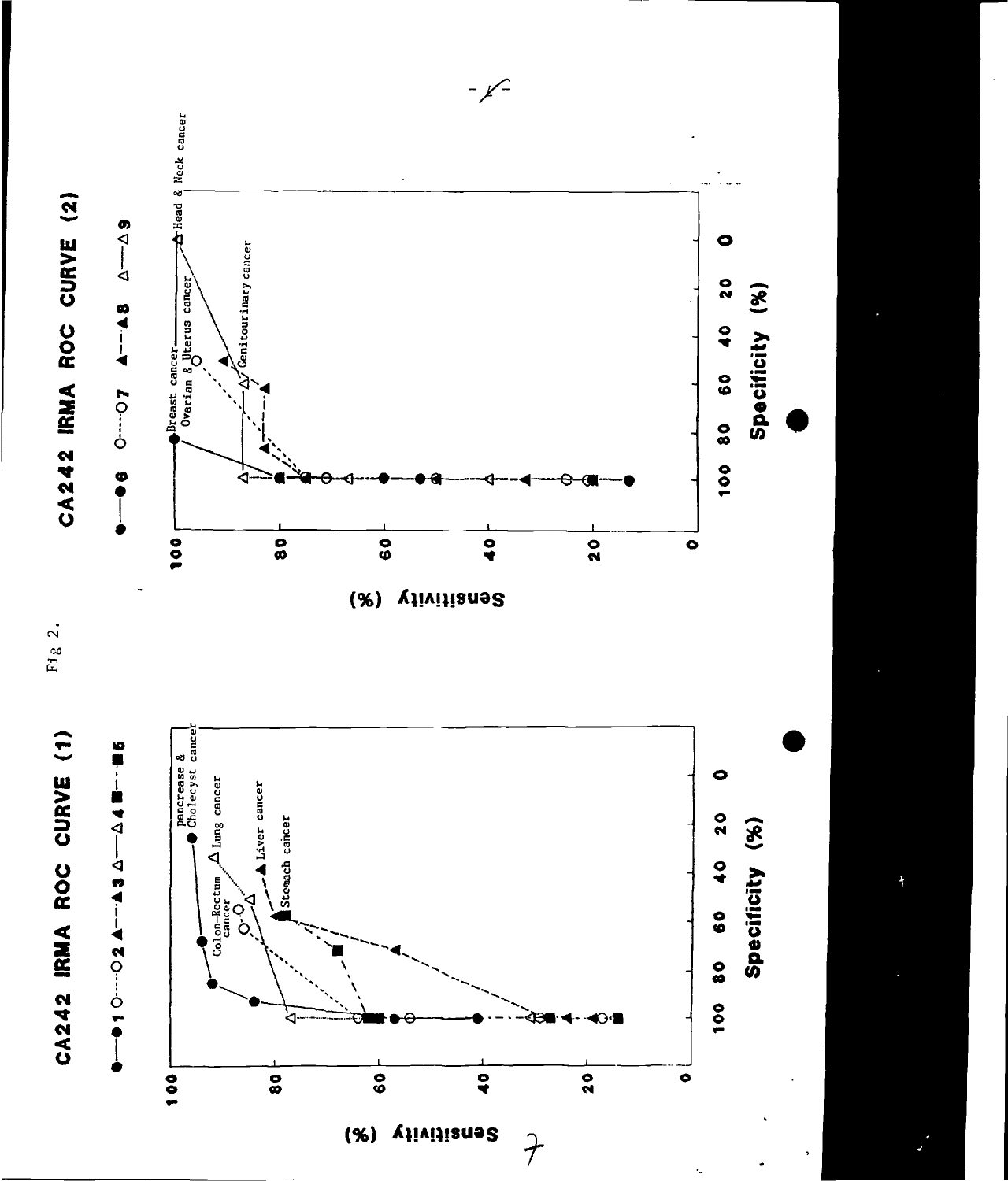| for                            |
|--------------------------------|
| $\sim 0.10$<br>コカーごう           |
| )<br>j<br>Ì                    |
| cs<br>cs<br>らこ                 |
| $\overline{\text{ot}}$         |
| and Accuracy                   |
|                                |
| $\frac{1}{2}$<br>$\frac{1}{2}$ |
| <b>ISILIVITY</b>               |
|                                |

 $\ddot{\phantom{1}}$ 

Different Carcinomas

| Carcinomas             |                                                       | $CA-50(Positive>20u/ml)$ |       |       | $CA-242(Positive>12u/ml)$               |       |
|------------------------|-------------------------------------------------------|--------------------------|-------|-------|-----------------------------------------|-------|
|                        | Sensitivity Specificity Accuracy $\frac{2}{\sqrt{5}}$ |                          |       | 9g    | Sensitivity Specificity Accuracy<br>þ٩, |       |
| Pancreas, Cholecyst Ca | 96.6                                                  | 71.5                     | 84.05 | 88.1  | 86.9                                    | 87.5  |
| Colo-rect Ca           | 64.1                                                  | 100                      | 82.05 | 63.36 | <b>DO1</b>                              | 81.88 |
| Liver Ca               | 76.5                                                  | 100                      | 88.25 | 49.9  | 88.5                                    | 69.2  |
| Stomach Ca             | 51.0                                                  | 8                        | 70.5  | 49.2  | 100                                     | 74.6  |
| Lung Ca                | 66.6                                                  | 100                      | 83.3  | 76.9  | 100                                     | 88.5  |
| Ovarian, Uterus Ca     | 60.5                                                  | 80                       | 73.3  | 70.8  | 100                                     | 85.4  |
| Breast Ca              | 38.5                                                  | 100                      | 69.3  | 60.0  | 100                                     | 80.0  |
| Genitourinary Ca       | 64.6                                                  | 88.9                     | 76.8  | 75.0  | $\overline{00}$                         | 87.5  |
| Head, Neck Ca          | 57.9                                                  | $\overline{5}$           | 78.9  | 86.6  | 100                                     | 93.3  |
| Total                  | 65.64                                                 | 93.53                    | 79.6  | 67.53 | 92.87                                   | 80.2  |
|                        |                                                       |                          |       |       |                                         |       |
|                        |                                                       |                          |       |       |                                         |       |

 $-8-$ 

l.

 $\ddotsc$ J.

Ñ.

ł